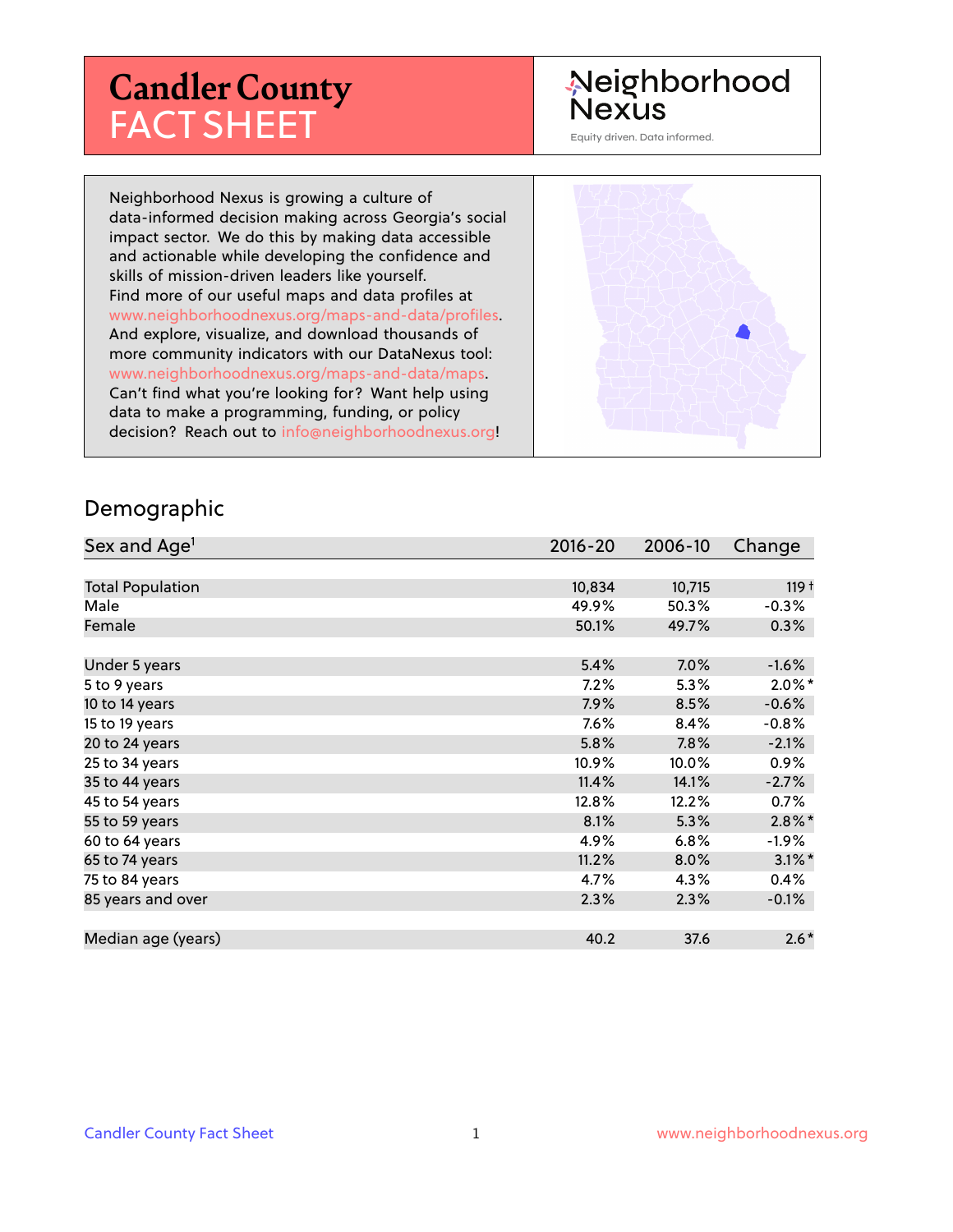# Demographic, continued...

| Race <sup>2</sup>                                            | 2016-20     | 2006-10 | Change           |
|--------------------------------------------------------------|-------------|---------|------------------|
| <b>Total population</b>                                      | 10,834      | 10,715  | 119 <sup>†</sup> |
| One race                                                     | 97.3%       | 97.6%   | $-0.4%$          |
| White                                                        | 67.8%       | 68.2%   | $-0.4%$          |
| <b>Black or African American</b>                             | 25.2%       | 24.1%   | 1.1%             |
| American Indian and Alaska Native                            | 0.0%        | 0.6%    | $-0.6%$          |
| Asian                                                        | 0.6%        | 0.2%    | 0.3%             |
| Native Hawaiian and Other Pacific Islander                   | 0.0%        | 0.0%    | 0.0%             |
| Some other race                                              | 3.7%        | 4.6%    | $-0.9%$          |
| Two or more races                                            | 2.7%        | 2.4%    | 0.4%             |
| Race alone or in combination with other race(s) <sup>3</sup> | $2016 - 20$ | 2006-10 | Change           |
| Total population                                             | 10,834      | 10,715  | 119 <sup>†</sup> |
| White                                                        | 70.3%       | 69.3%   | 1.0%             |
| <b>Black or African American</b>                             | 26.2%       | 25.4%   | 0.8%             |
| American Indian and Alaska Native                            | 0.4%        | 0.7%    | $-0.4%$          |
| Asian                                                        | 0.6%        | 1.1%    | $-0.6%$          |
| Native Hawaiian and Other Pacific Islander                   | 0.0%        | 0.0%    | 0.0%             |
| Some other race                                              | 5.3%        | 5.8%    | $-0.5%$          |
| Hispanic or Latino and Race <sup>4</sup>                     | $2016 - 20$ | 2006-10 | Change           |
| <b>Total population</b>                                      | 10,834      | 10,715  | 119 <sup>†</sup> |
| Hispanic or Latino (of any race)                             | 11.7%       | 10.9%   | $0.8%$ +         |
| Not Hispanic or Latino                                       | 88.3%       | 89.1%   | $-0.8%$ +        |
| White alone                                                  | 60.1%       | 63.1%   | $-3.0\%$ *       |
| Black or African American alone                              | 24.9%       | 24.1%   | 0.9%             |
| American Indian and Alaska Native alone                      | 0.0%        | 0.6%    | $-0.6%$          |
| Asian alone                                                  | 0.6%        | 0.2%    | 0.3%             |
| Native Hawaiian and Other Pacific Islander alone             | 0.0%        | 0.0%    | 0.0%             |
| Some other race alone                                        | 0.0%        | 0.0%    | 0.0%             |
| Two or more races                                            | 2.7%        | 1.1%    | 1.5%             |
| U.S. Citizenship Status <sup>5</sup>                         | $2016 - 20$ | 2006-10 | Change           |
| Foreign-born population                                      | 603         | 562     | 41               |
| Naturalized U.S. citizen                                     | 5.8%        | 21.4%   | $-15.5%$         |
| Not a U.S. citizen                                           | 94.2%       | 78.6%   | 15.5%            |
| Citizen, Voting Age Population <sup>6</sup>                  | $2016 - 20$ | 2006-10 | Change           |
| Citizen, 18 and over population                              | 7,588       | 7,491   | 97               |
| Male                                                         | 47.5%       | 47.8%   | $-0.3%$          |
| Female                                                       | 52.5%       | 52.2%   | 0.3%             |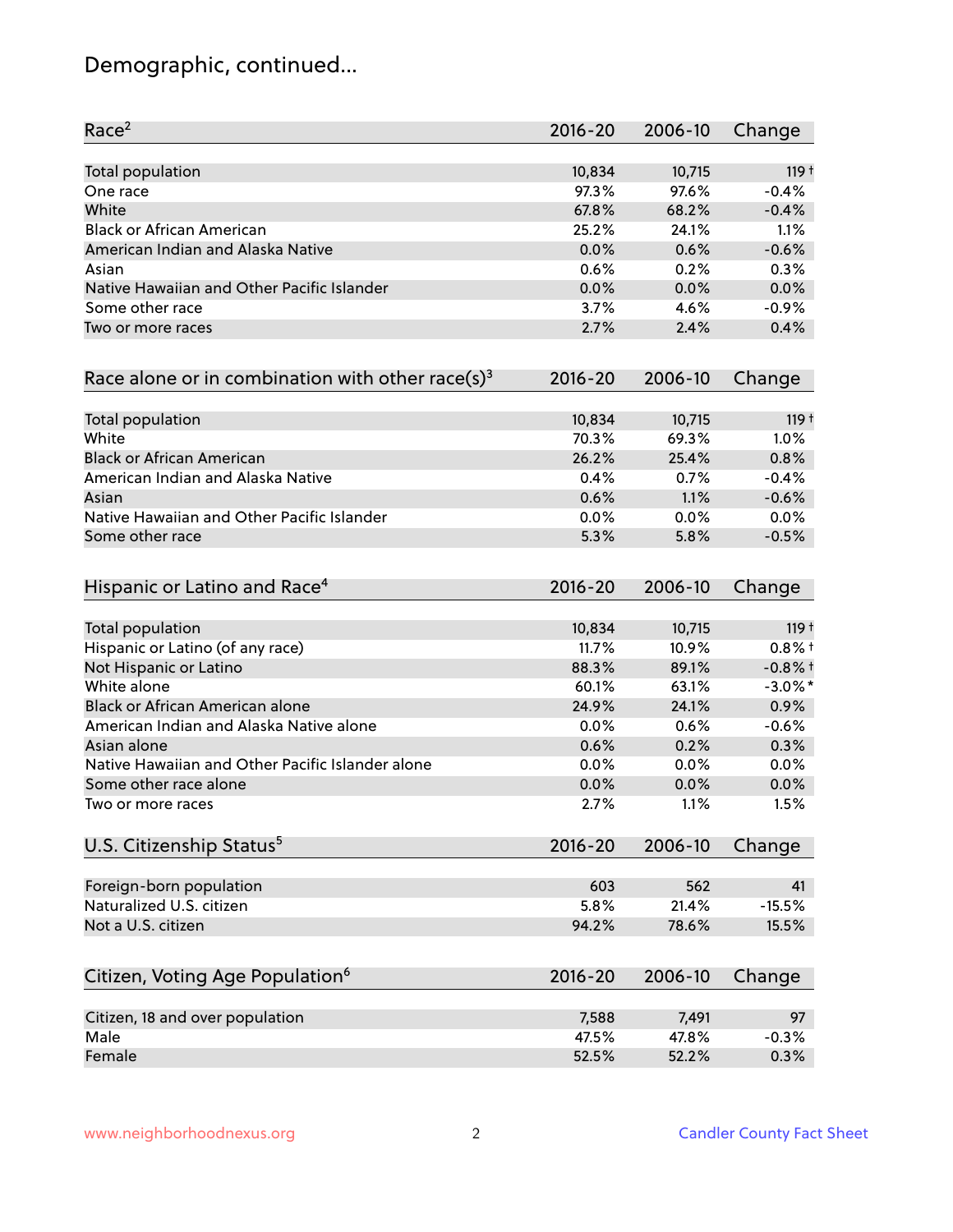#### Economic

| Income <sup>7</sup>                                 | $2016 - 20$ | 2006-10 | Change    |
|-----------------------------------------------------|-------------|---------|-----------|
|                                                     |             |         |           |
| All households                                      | 4,042       | 3,735   | 307       |
| Less than \$10,000                                  | 11.8%       | 9.1%    | 2.7%      |
| \$10,000 to \$14,999                                | 7.0%        | 11.6%   | $-4.7%$   |
| \$15,000 to \$24,999                                | 18.3%       | 13.8%   | 4.5%      |
| \$25,000 to \$34,999                                | 11.9%       | 13.5%   | $-1.6%$   |
| \$35,000 to \$49,999                                | 11.2%       | 19.4%   | $-8.3%$   |
| \$50,000 to \$74,999                                | 14.8%       | 16.9%   | $-2.0%$   |
| \$75,000 to \$99,999                                | 11.1%       | 8.5%    | 2.6%      |
| \$100,000 to \$149,999                              | 10.6%       | 5.8%    | 4.8%*     |
| \$150,000 to \$199,999                              | 1.7%        | 0.0%    | 1.7%      |
| \$200,000 or more                                   | 1.7%        | 1.3%    | 0.3%      |
| Median household income (dollars)                   | 36,955      | 35,828  | 1,127     |
| Mean household income (dollars)                     | 54,204      | 44,843  | $9,360*$  |
| With earnings                                       | 71.4%       | 76.1%   | $-4.8%$   |
| Mean earnings (dollars)                             | 55,119      | 45,208  | 9,911*    |
| <b>With Social Security</b>                         | 34.4%       | 35.5%   | $-1.1%$   |
| Mean Social Security income (dollars)               | 18,112      | 15,211  | 2,901*    |
| With retirement income                              | 16.1%       | 11.8%   | 4.4%      |
| Mean retirement income (dollars)                    | 19,584      | 20,392  | $-808$    |
| With Supplemental Security Income                   | 9.2%        | 6.5%    | 2.7%      |
| Mean Supplemental Security Income (dollars)         | 7,627       | 7,075   | 553       |
| With cash public assistance income                  | 2.8%        | $1.3\%$ | 1.5%      |
| Mean cash public assistance income (dollars)        | 1,388       | 496     | 892       |
| With Food Stamp/SNAP benefits in the past 12 months | 21.7%       | 17.7%   | 4.0%      |
|                                                     |             |         |           |
| Families                                            | 2,722       | 2,793   | -71       |
| Less than \$10,000                                  | 8.8%        | 7.3%    | 1.4%      |
| \$10,000 to \$14,999                                | 5.7%        | 7.9%    | $-2.2%$   |
| \$15,000 to \$24,999                                | 13.0%       | 13.4%   | $-0.5%$   |
| \$25,000 to \$34,999                                | 12.5%       | 13.0%   | $-0.5%$   |
| \$35,000 to \$49,999                                | 13.1%       | 21.2%   | $-8.1%$   |
| \$50,000 to \$74,999                                | 15.2%       | 20.1%   | $-4.9%$   |
| \$75,000 to \$99,999                                | 14.8%       | 11.1%   | 3.7%      |
| \$100,000 to \$149,999                              | 13.3%       | 5.2%    | $8.1\%$ * |
| \$150,000 to \$199,999                              | 2.5%        | 0.0%    | 2.5%      |
| \$200,000 or more                                   | 1.2%        | 0.9%    | 0.4%      |
| Median family income (dollars)                      | 44,683      | 39,105  | 5,578     |
| Mean family income (dollars)                        | 57,608      | 47,377  | 10,230*   |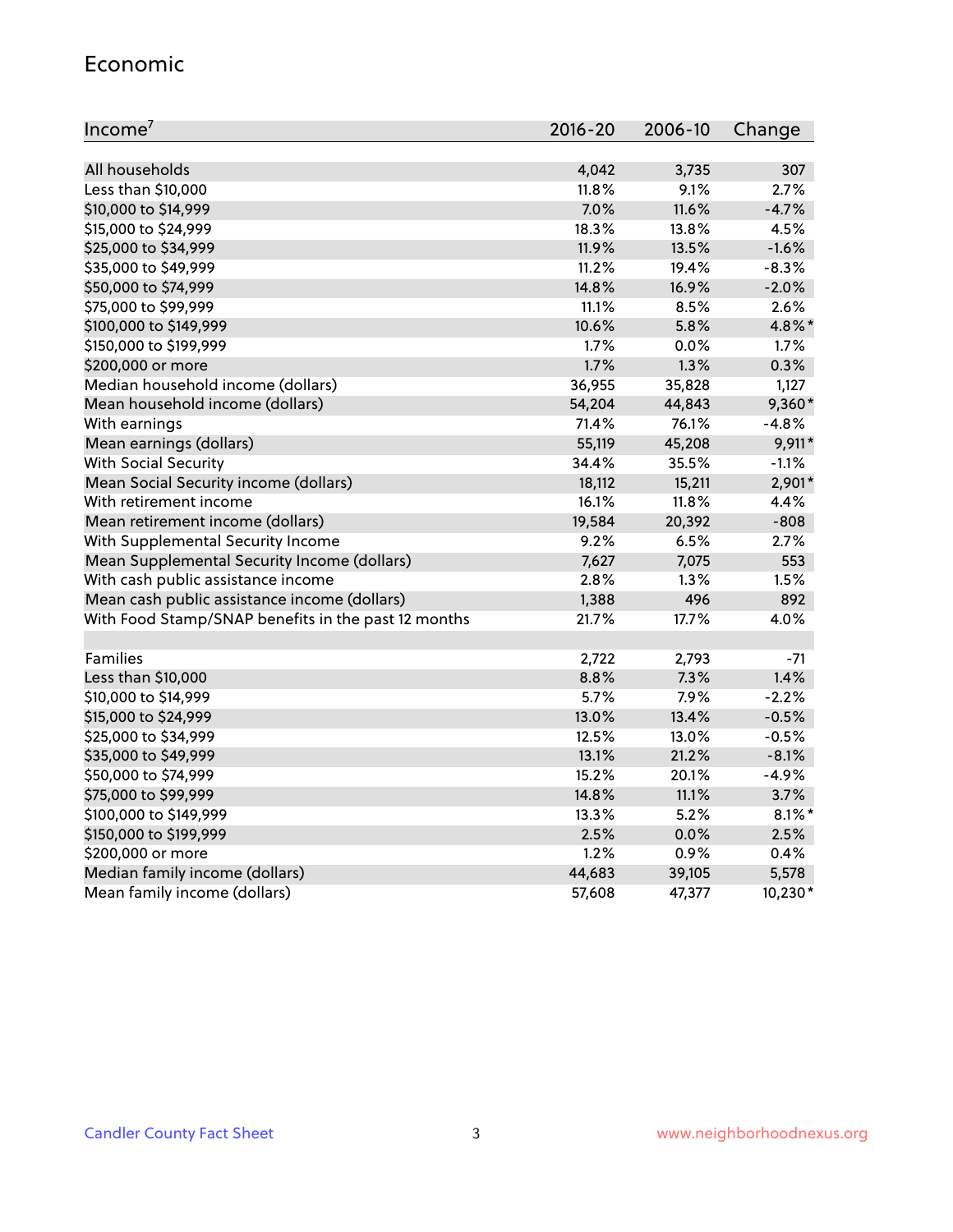### Economic, continued...

| Income, continued <sup>8</sup>                                        | $2016 - 20$ | 2006-10 | Change     |
|-----------------------------------------------------------------------|-------------|---------|------------|
|                                                                       |             |         |            |
| Nonfamily households                                                  | 1,320       | 942     | 378*       |
| Median nonfamily income (dollars)                                     | 18,849      | 16,408  | $2,441*$   |
| Mean nonfamily income (dollars)                                       | 42,675      | 30,933  | $11,742*$  |
| Median earnings for workers (dollars)                                 | 25,526      | 21,230  | 4,296*     |
| Median earnings for male full-time, year-round workers<br>(dollars)   | 40,012      | 31,348  | 8,664*     |
| Median earnings for female full-time, year-round workers<br>(dollars) | 29,407      | 23,044  | $6,363*$   |
| Per capita income (dollars)                                           | 20,897      | 16,068  | 4,830*     |
|                                                                       |             |         |            |
| Families and People Below Poverty Level <sup>9</sup>                  | $2016 - 20$ | 2006-10 | Change     |
| <b>All families</b>                                                   | 20.6%       | 18.5%   | 2.1%       |
| With related children under 18 years                                  | 33.4%       | 21.7%   | 11.7%      |
| With related children under 5 years only                              | 28.4%       | 12.8%   | 15.6%      |
| Married couple families                                               | 6.0%        | 7.9%    | $-1.9%$    |
| With related children under 18 years                                  | 11.3%       | 12.5%   | $-1.2%$    |
| With related children under 5 years only                              | 0.0%        | 6.6%    | $-6.6%$    |
| Families with female householder, no husband present                  | 55.7%       | 50.4%   | 5.3%       |
| With related children under 18 years                                  | 66.7%       | 43.5%   | 23.2%      |
| With related children under 5 years only                              | 47.1%       | 45.2%   | 1.9%       |
|                                                                       |             |         |            |
| All people                                                            | 25.1%       | 22.3%   | 2.9%       |
| Under 18 years                                                        | 36.5%       | 24.7%   | $11.8\%$ * |
| Related children under 18 years                                       | 36.1%       | 24.5%   | 11.6%      |
| Related children under 5 years                                        | 25.2%       | 20.5%   | 4.7%       |
| Related children 5 to 17 years                                        | 39.1%       | 26.0%   | 13.1%      |
| 18 years and over                                                     | 21.2%       | 21.4%   | $-0.1%$    |
| 18 to 64 years                                                        | 23.9%       | 22.4%   | 1.5%       |
| 65 years and over                                                     | 12.6%       | 16.7%   | $-4.1%$    |
| People in families                                                    | 23.9%       | 18.7%   | 5.3%       |
| Unrelated individuals 15 years and over                               | 31.2%       | 42.9%   | $-11.7%$   |
|                                                                       |             |         |            |
| Non-Hispanic white people                                             | 15.0%       | 21.5%   | $-6.5%$    |
| Black or African-American people                                      | 34.5%       | 30.4%   | 4.1%       |
| Asian people                                                          | $0.0\%$     | 0.0%    | $0.0\%$    |
| Hispanic or Latino people                                             | 48.9%       | 12.2%   | 36.8%*     |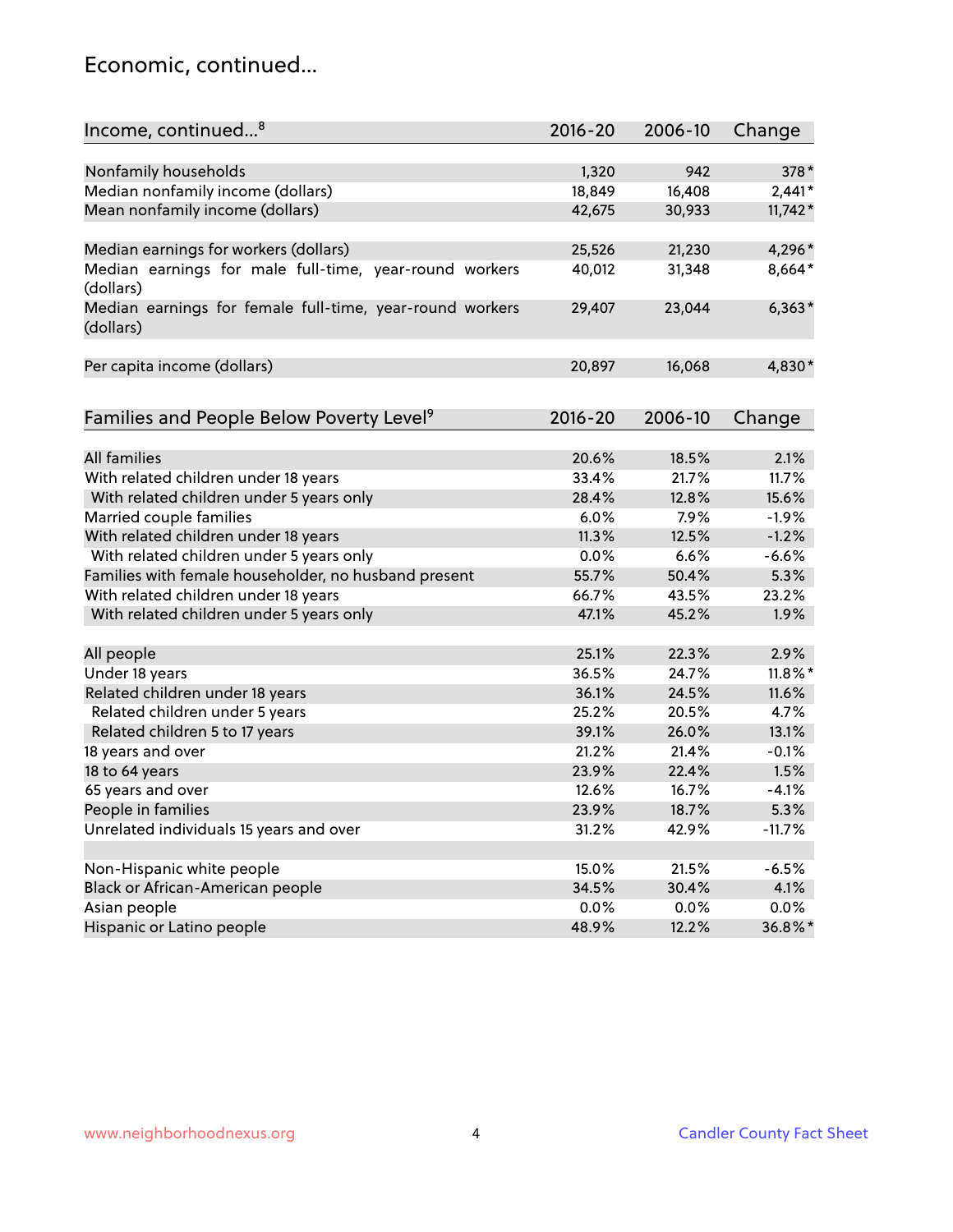# Employment

| Employment Status <sup>10</sup>                                                               | 2010        | 2020    | Change     |
|-----------------------------------------------------------------------------------------------|-------------|---------|------------|
| In Labor Force                                                                                | 5,633       | 4,917   | 4,917      |
| <b>Unemployment Rate</b>                                                                      | 4.4%        | 8.8%    | $-4.4%$    |
| Industry <sup>11</sup>                                                                        | $2016 - 20$ | 2006-10 | Change     |
|                                                                                               |             |         |            |
| Civilian employed population 16 years and over                                                | 4,468       | 4,434   | 34         |
| Agriculture, forestry, fishing and hunting, and mining                                        | 8.3%        | 7.1%    | 1.1%       |
| Construction                                                                                  | 6.1%        | 11.3%   | $-5.2%$    |
| Manufacturing                                                                                 | 12.4%       | 16.1%   | $-3.7%$    |
| Wholesale trade                                                                               | 1.5%        | 2.9%    | $-1.5%$    |
| Retail trade                                                                                  | 16.8%       | 11.2%   | $5.7\%$ *  |
| Transportation and warehousing, and utilities                                                 | 7.1%        | 5.9%    | 1.2%       |
| Information                                                                                   | 1.1%        | 1.7%    | $-0.7%$    |
| Finance and insurance, and real estate and rental and leasing                                 | 5.8%        | 4.1%    | 1.7%       |
| Professional, scientific, and management, and administrative<br>and waste management services | 7.0%        | 6.4%    | 0.6%       |
| Educational services, and health care and social assistance                                   | 15.7%       | 13.5%   | 2.2%       |
| Arts, entertainment, and recreation, and accommodation and<br>food services                   | 11.5%       | 9.9%    | 1.7%       |
| Other services, except public administration                                                  | 3.6%        | 3.0%    | 0.7%       |
| <b>Public administration</b>                                                                  | 3.0%        | 6.8%    | $-3.8\%$ * |
| Occupation <sup>12</sup>                                                                      | $2016 - 20$ | 2006-10 | Change     |
|                                                                                               |             |         |            |
| Civilian employed population 16 years and over                                                | 4,468       | 4,434   | 34         |
| Management, business, science, and arts occupations                                           | 24.6%       | 20.9%   | 3.8%       |
| Service occupations                                                                           | 18.9%       | 20.0%   | $-1.0%$    |
| Sales and office occupations                                                                  | 18.6%       | 21.1%   | $-2.4%$    |
| Natural<br>resources,<br>construction,<br>and<br>maintenance<br>occupations                   | 14.4%       | 12.5%   | 1.9%       |
| Production, transportation, and material moving occupations                                   | 23.4%       | 25.6%   | $-2.2%$    |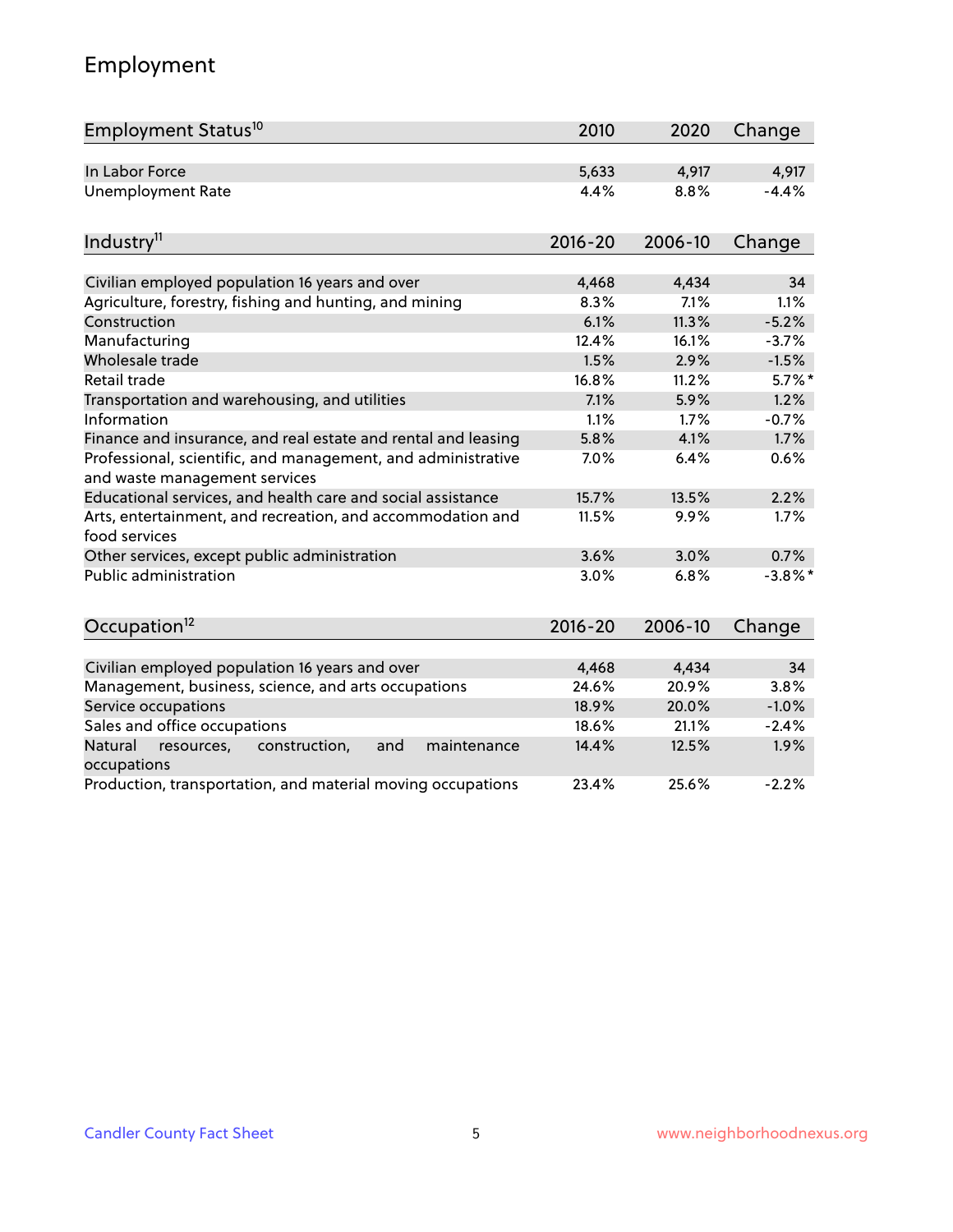# Employment, continued...

| Class of Worker <sup>13</sup>                          | $2016 - 20$    | 2006-10        | Change   |
|--------------------------------------------------------|----------------|----------------|----------|
| Civilian employed population 16 years and over         | 4,468          | 4,434          | 34       |
| Private wage and salary workers                        | 74.3%          | 81.8%          | $-7.6%$  |
| Government workers                                     | 18.9%          | 13.8%          | 5.1%     |
| Self-employed in own not incorporated business workers | 6.5%           | 4.2%           | 2.3%     |
| Unpaid family workers                                  | 0.4%           | 0.2%           | 0.2%     |
|                                                        |                |                |          |
| Job Flows <sup>14</sup>                                | 2019           | 2010           | Change   |
| Total Jobs in county                                   | 3,106          | 2,543          | 563      |
| Held by residents of county                            | 35.7%          | 49.3%          | $-13.6%$ |
| Held by non-residents of county                        | 64.3%          | 50.7%          | 13.6%    |
|                                                        |                |                |          |
| Jobs by Industry Sector <sup>15</sup>                  | 2019           | 2010           | Change   |
| Total Jobs in county                                   | 3,106          | 2,543          | 563      |
| Goods Producing sectors                                | 11.3%          | 14.7%          | $-3.4%$  |
| Trade, Transportation, and Utilities sectors           | 19.6%          | 22.9%          | $-3.2%$  |
| All Other Services sectors                             | 69.0%          | 62.4%          | 6.6%     |
|                                                        |                |                |          |
| Total Jobs in county held by county residents          | 1,109          | 1,253          | $-144$   |
| <b>Goods Producing sectors</b>                         | 12.9%          | 16.5%          | $-3.6%$  |
| Trade, Transportation, and Utilities sectors           | 21.8%          | 21.4%          | 0.4%     |
| All Other Services sectors                             | 65.3%          | 62.1%          | 3.2%     |
| Jobs by Earnings <sup>16</sup>                         | 2019           | 2010           | Change   |
|                                                        |                |                | 563      |
| Total Jobs in county                                   | 3,106          | 2,543          | 2.6%     |
| Jobs with earnings \$1250/month or less                | 37.4%<br>36.0% | 34.8%<br>43.8% | $-7.8%$  |
| Jobs with earnings \$1251/month to \$3333/month        |                |                |          |
| Jobs with earnings greater than \$3333/month           | 26.6%          | 21.4%          | 5.2%     |
| Total Jobs in county held by county residents          | 1,109          | 1,253          | $-144$   |
| Jobs with earnings \$1250/month or less                | 33.9%          | 35.0%          | $-1.1%$  |
| Jobs with earnings \$1251/month to \$3333/month        | 38.9%          | 44.5%          | -5.6%    |
| Jobs with earnings greater than \$3333/month           | 27.2%          | 20.6%          | 6.6%     |
|                                                        |                |                |          |
| Jobs by Age of Worker <sup>17</sup>                    | 2019           | 2010           | Change   |
| Total Jobs in county                                   | 3,106          | 2,543          | 563      |
| Jobs with workers age 29 or younger                    | 20.5%          | 24.3%          | $-3.8%$  |
| Jobs with workers age 30 to 54                         | 54.8%          | 53.7%          | 1.0%     |
| Jobs with workers age 55 or older                      | 24.7%          | 21.9%          | 2.8%     |
|                                                        |                |                |          |
| Total Jobs in county held by county residents          | 1,109          | 1,253          | $-144$   |
| Jobs with workers age 29 or younger                    | 20.0%          | 20.2%          | $-0.2%$  |
| Jobs with workers age 30 to 54                         | 53.3%          | 53.2%          | 0.1%     |
| Jobs with workers age 55 or older                      | 26.7%          | 26.7%          | 0.0%     |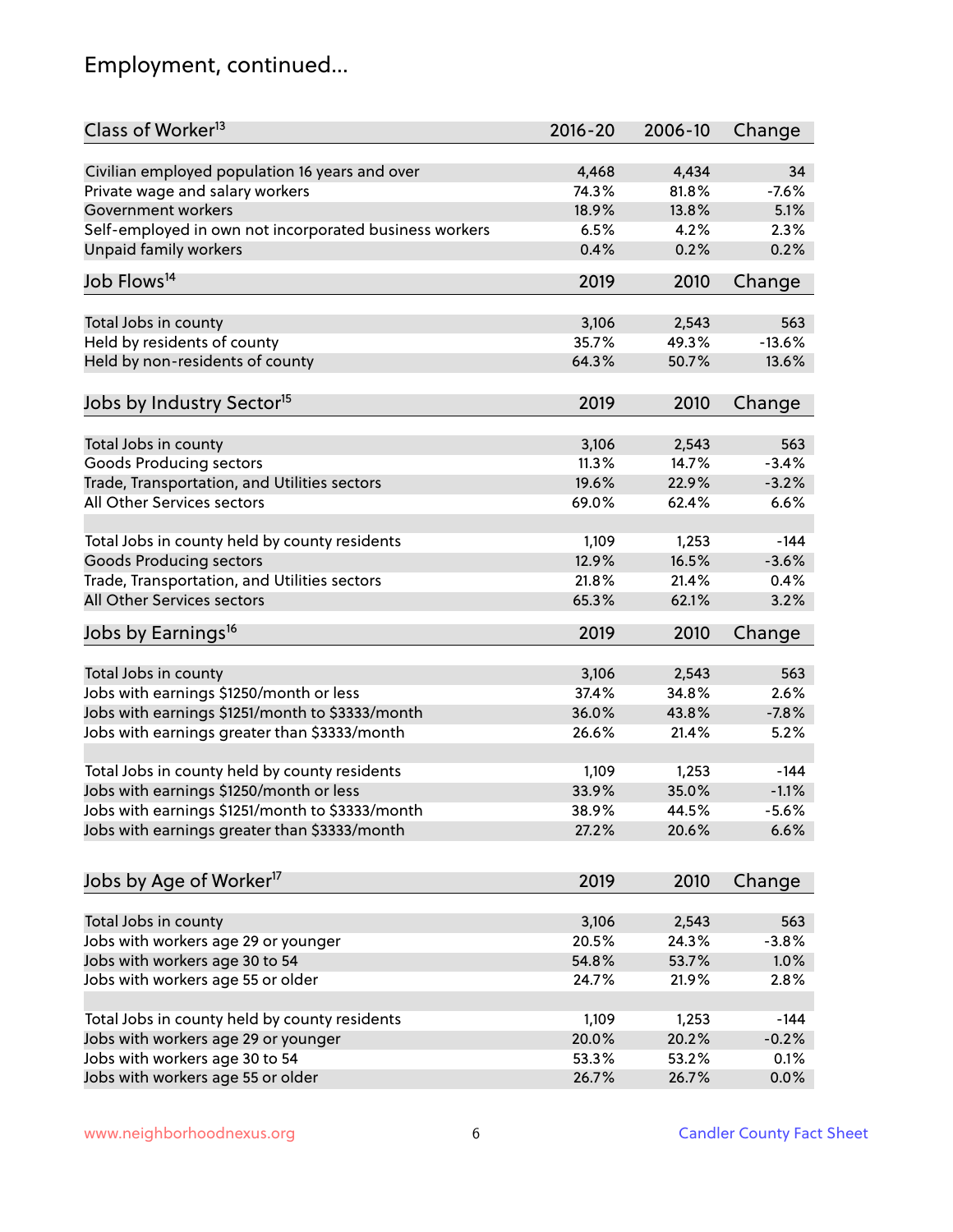#### Education

| Early Learning <sup>18</sup>                        |             |         | 2022      |
|-----------------------------------------------------|-------------|---------|-----------|
| Licensed Capacity of Early Learning Centers         |             |         | 201       |
| Licenced capacity per 1,000 children ages 0-4       |             |         | 289.6     |
| School Enrollment <sup>19</sup>                     | 2022        | 2010    | Change    |
|                                                     |             |         |           |
| <b>Enrolled in Public School</b>                    | 2,186       | 2,026   | 160       |
| White                                               | 47.8%       | 50.7%   | $-2.9%$   |
| <b>Black or African-American</b>                    | 27.2%       | 29.6%   | $-2.3%$   |
| Asian                                               | 0.5%        | 0.0%    | 0.5%      |
| <b>Native American</b>                              | 0.0%        | 0.0%    | 0.0%      |
| Pacific Islander                                    | 0.1%        | 0.0%    | 0.0%      |
| <b>Biracial or Multi-Racial</b>                     | 3.9%        | 2.9%    | 1.0%      |
| Hispanic or Latino                                  | 20.5%       | 16.1%   | 4.4%      |
| Georgia Milestones: 3rd Grade Reading <sup>20</sup> |             |         | 2019      |
|                                                     |             |         |           |
| Number of Students Tested                           |             |         | 150       |
| Proficient or Distinguished                         |             |         | 27.3%     |
| Georgia Milestones: 8th Grade Math <sup>21</sup>    |             |         | 2019      |
| Number of Students Tested                           |             |         | 155       |
| Proficient or Distinguished                         |             |         | 47.1%     |
| Graduation Rates <sup>22</sup>                      | 2021        | 2012    |           |
|                                                     |             |         | Change    |
| Cohort                                              | 157         | 131     | 26        |
| <b>High School Graduation Rate</b>                  | 94.9%       | 80.2%   | 14.8%     |
| Educational Attainment <sup>23</sup>                | $2016 - 20$ | 2006-10 | Change    |
|                                                     |             |         |           |
| Population 25 years and over                        | 7,170       | 6,751   | 419       |
| Less than 9th grade                                 | 8.4%        | 10.0%   | $-1.5%$   |
| 9th to 12th grade, no diploma                       | 13.1%       | 12.6%   | 0.5%      |
| High school graduate (includes equivalency)         | 40.8%       | 45.7%   | $-4.9%$   |
| Some college, no degree                             | 20.5%       | 14.5%   | $6.0\%$ * |
| Associate's degree                                  | 5.8%        | 4.2%    | 1.6%      |
| Bachelor's degree                                   | 8.2%        | 9.4%    | $-1.2%$   |
| Graduate or professional degree                     | 3.1%        | 3.8%    | $-0.6%$   |
|                                                     |             |         |           |
| Percent high school graduate or higher              | 78.4%       | 77.5%   | 1.0%      |
| Percent bachelor's degree or higher                 | 11.4%       | 13.2%   | $-1.8%$   |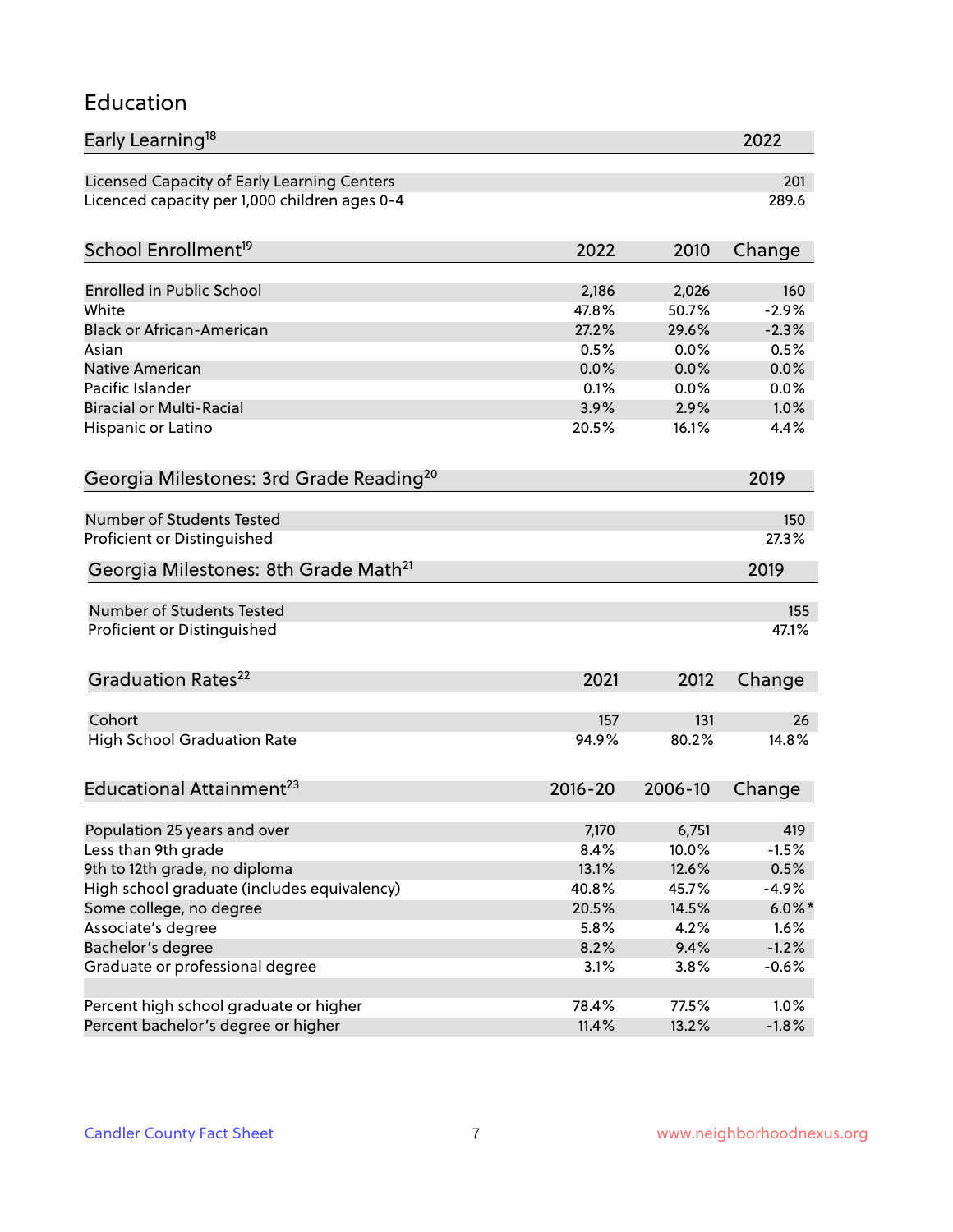### Housing

| Households by Type <sup>24</sup>                     | 2016-20     | 2006-10 | Change    |
|------------------------------------------------------|-------------|---------|-----------|
|                                                      |             |         |           |
| Total households                                     | 4,042       | 3,735   | 307       |
| Family households (families)                         | 67.3%       | 74.8%   | $-7.4%$   |
| With own children under 18 years                     | 29.8%       | 37.5%   | $-7.6%$   |
| Married-couple family                                | 44.0%       | 48.6%   | $-4.6%$   |
| With own children of the householder under 18 years  | 15.5%       | 20.5%   | $-5.0%$   |
| Male householder, no wife present, family            | 5.1%        | 8.0%    | $-2.9%$   |
| With own children of the householder under 18 years  | 1.9%        | 6.4%    | $-4.6%$   |
| Female householder, no husband present, family       | 18.2%       | 18.2%   | 0.0%      |
| With own children of the householder under 18 years  | 12.4%       | 10.5%   | 1.9%      |
| Nonfamily households                                 | 32.7%       | 25.2%   | $7.4\%$ * |
| Householder living alone                             | 30.7%       | 19.8%   | 10.9%*    |
| 65 years and over                                    | 15.7%       | 7.5%    | $8.2\%$ * |
|                                                      |             |         |           |
| Households with one or more people under 18 years    | 32.5%       | 42.3%   | $-9.8%$ * |
| Households with one or more people 65 years and over | 33.6%       | 25.9%   | $7.7\%$ * |
|                                                      |             |         |           |
| Average household size                               | 2.62        | 2.78    | $-0.16$   |
| Average family size                                  | 3.25        | 3.17    | 0.08      |
|                                                      |             |         |           |
| Housing Occupancy <sup>25</sup>                      | 2016-20     | 2006-10 | Change    |
|                                                      |             |         |           |
| Total housing units                                  | 4,784       | 4,610   | $174*$    |
| Occupied housing units                               | 84.5%       | 81.0%   | 3.5%      |
| Vacant housing units                                 | 15.5%       | 19.0%   | $-3.5%$   |
|                                                      |             |         |           |
| Homeowner vacancy rate                               | 0.6         | 0.2     | 0.4       |
| Rental vacancy rate                                  | 3.3         | 7.4     | $-4.0$    |
|                                                      |             |         |           |
|                                                      |             |         |           |
| Units in Structure <sup>26</sup>                     | $2016 - 20$ | 2006-10 | Change    |
|                                                      |             |         |           |
| Total housing units                                  | 4,784       | 4,610   | $174*$    |
| 1-unit, detached                                     | 53.8%       | 61.9%   | $-8.1%$   |
| 1-unit, attached                                     | 0.9%        | $1.0\%$ | $-0.1%$   |
| 2 units                                              | 2.9%        | 2.2%    | 0.7%      |
| 3 or 4 units                                         | 1.1%        | 0.7%    | 0.5%      |
| 5 to 9 units                                         | 1.4%        | 0.0%    | 1.4%      |
| 10 to 19 units                                       | 0.0%        | 1.2%    | $-1.2%$   |
| 20 or more units                                     | 1.3%        | 0.9%    | 0.4%      |
| Mobile home                                          | 38.6%       | 32.1%   | 6.4%      |
| Boat, RV, van, etc.                                  | 0.0%        | 0.0%    | 0.0%      |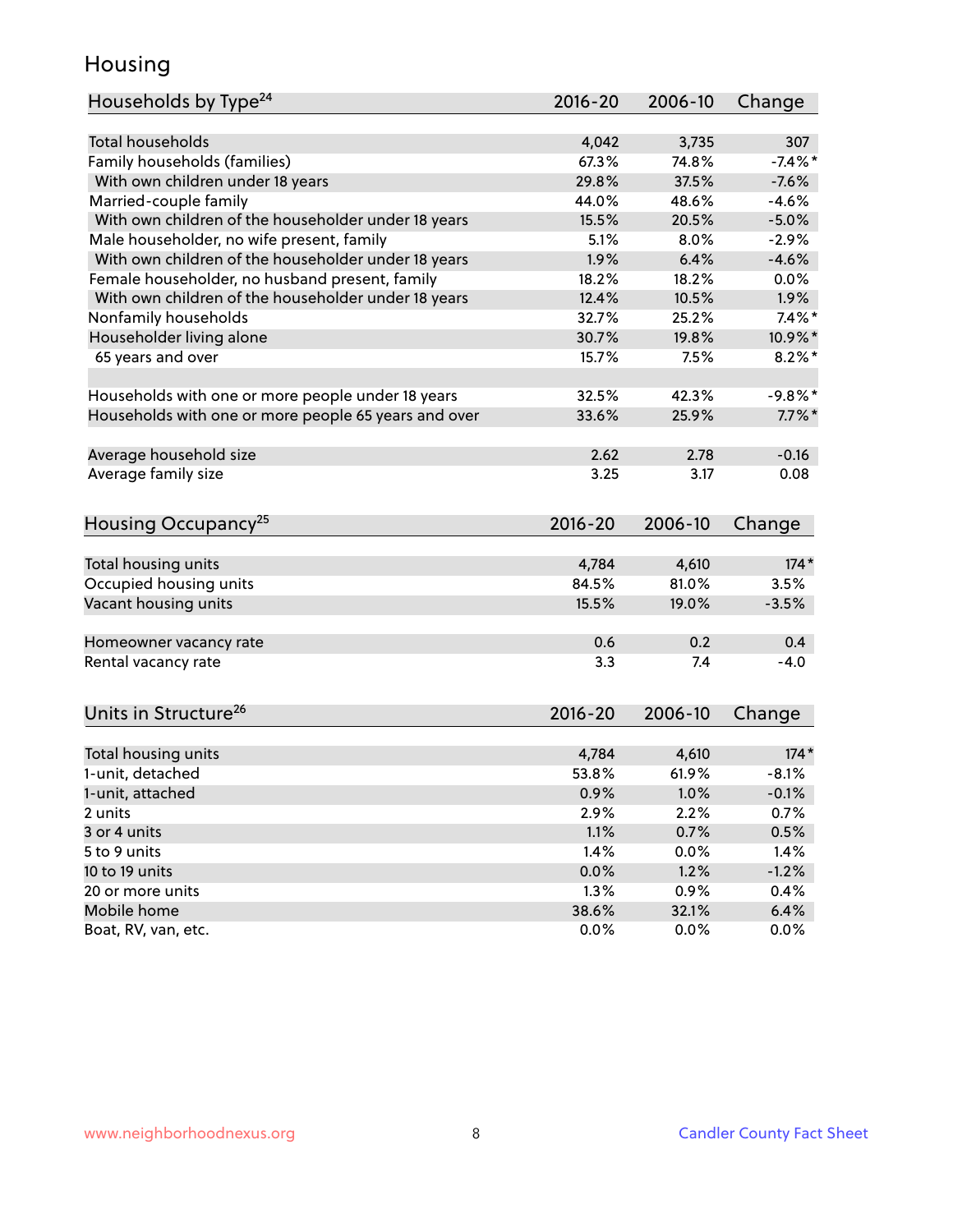# Housing, Continued...

| Year Structure Built <sup>27</sup>             | 2016-20        | 2006-10        | Change            |
|------------------------------------------------|----------------|----------------|-------------------|
| Total housing units                            | 4,784          | 4,610          | $174*$            |
| Built 2014 or later                            | 1.4%           | (X)            | (X)               |
| Built 2010 to 2013                             | 1.6%           | (X)            | (X)               |
| Built 2000 to 2009                             | 15.5%          | 13.5%          | 2.0%              |
| Built 1990 to 1999                             | 29.0%          | 23.3%          | 5.7%              |
| Built 1980 to 1989                             | 12.6%          | 15.5%          | $-2.9%$           |
| Built 1970 to 1979                             | 18.4%          | 15.4%          | 3.1%              |
| Built 1960 to 1969                             | 8.0%           | 6.8%           | 1.2%              |
| Built 1950 to 1959                             | 5.7%           | 2.4%           | $3.2\%$ *         |
| Built 1940 to 1949                             | 1.8%           | 6.4%           | $-4.6\%$ *        |
| Built 1939 or earlier                          | 6.0%           | 16.7%          | $-10.7%$ *        |
| Housing Tenure <sup>28</sup>                   | 2016-20        | 2006-10        | Change            |
|                                                |                |                |                   |
| Occupied housing units                         | 4,042<br>57.6% | 3,735<br>65.9% | 307<br>$-8.3\%$ * |
| Owner-occupied                                 | 42.4%          | 34.1%          | $8.3\%$ *         |
| Renter-occupied                                |                |                |                   |
| Average household size of owner-occupied unit  | 2.87           | 2.74           | 0.13              |
| Average household size of renter-occupied unit | 2.28           | 2.86           | $-0.59*$          |
| Residence 1 Year Ago <sup>29</sup>             | 2016-20        | 2006-10        | Change            |
|                                                |                |                |                   |
| Population 1 year and over                     | 10,699         | 10,475         | $224*$            |
| Same house                                     | 87.8%          | 88.8%          | $-1.1%$           |
| Different house in the U.S.                    | 11.7%          | 10.8%          | 0.9%              |
| Same county                                    | 4.6%           | 6.0%           | $-1.5%$           |
| Different county                               | 7.2%           | 4.8%           | 2.3%              |
| Same state                                     | 4.7%           | 3.0%           | 1.7%              |
| Different state                                | 2.5%           | 1.8%           | 0.7%              |
| Abroad                                         | 0.5%           | 0.3%           | 0.2%              |
| Value of Housing Unit <sup>30</sup>            | 2016-20        | 2006-10        | Change            |
| Owner-occupied units                           | 2,329          | 2,462          | $-133$            |
| Less than \$50,000                             | 28.3%          | 35.2%          | $-6.9%$           |
| \$50,000 to \$99,999                           | 27.3%          | 27.6%          | $-0.3%$           |
| \$100,000 to \$149,999                         | 17.9%          | 9.8%           | $8.0\%$ *         |
| \$150,000 to \$199,999                         | 9.9%           | 11.4%          | $-1.5%$           |
| \$200,000 to \$299,999                         | 10.9%          | 9.9%           | 1.0%              |
| \$300,000 to \$499,999                         | 5.1%           | 3.1%           | 2.0%              |
| \$500,000 to \$999,999                         | 0.3%           | 2.9%           | $-2.6%$           |
| \$1,000,000 or more                            | 0.3%           | 0.0%           | 0.3%              |
| Median (dollars)                               | 89,800         | 76,700         | 13,100*           |
| Mortgage Status <sup>31</sup>                  | $2016 - 20$    | 2006-10        | Change            |
| Owner-occupied units                           | 2,329          | 2,462          | $-133$            |
| Housing units with a mortgage                  | 37.9%          | 52.4%          | $-14.6\%$ *       |
| Housing units without a mortgage               | 62.1%          | 47.6%          | 14.6%*            |
|                                                |                |                |                   |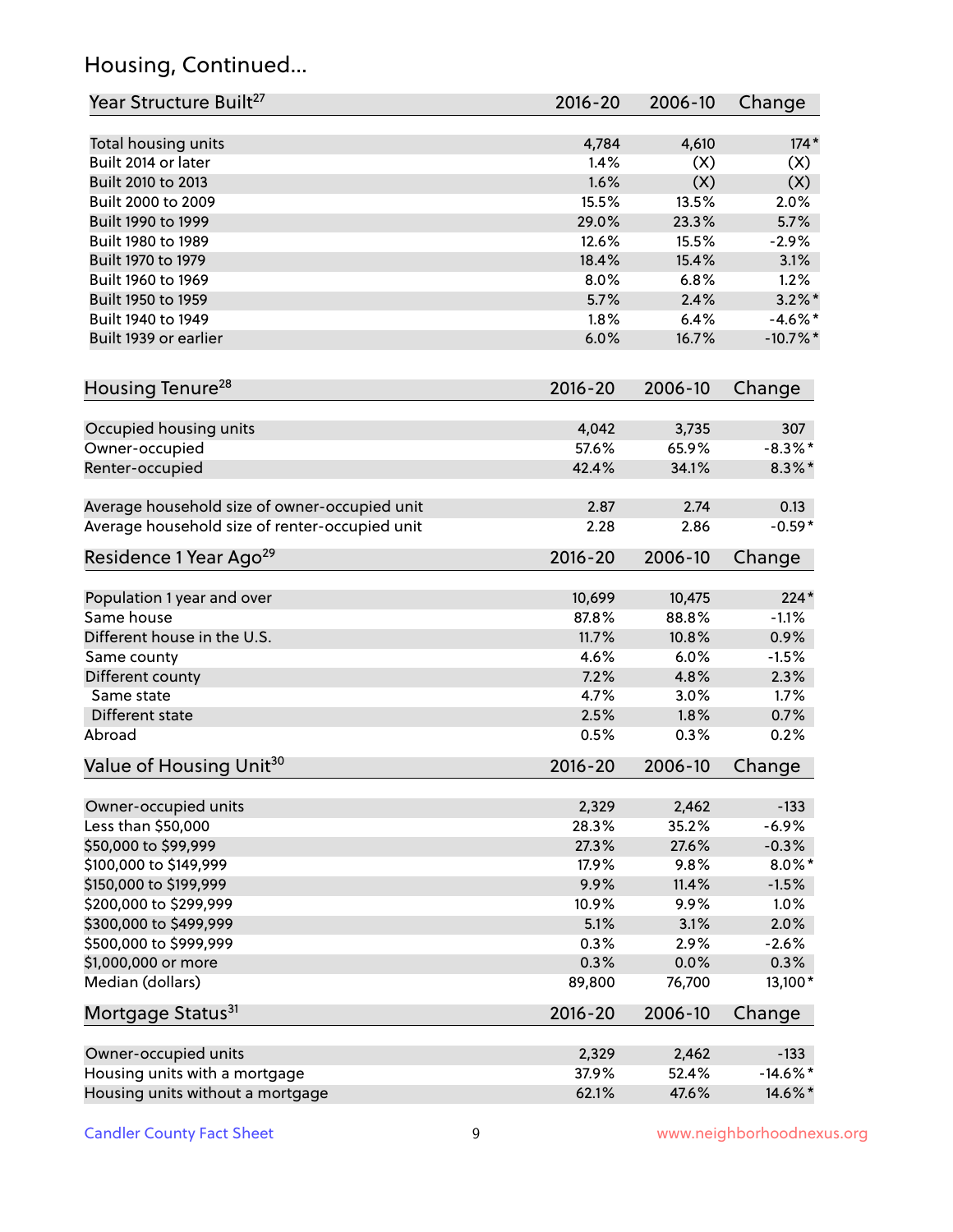# Housing, Continued...

| Selected Monthly Owner Costs <sup>32</sup>                                            | 2016-20     | 2006-10   | Change      |
|---------------------------------------------------------------------------------------|-------------|-----------|-------------|
| Housing units with a mortgage                                                         | 882         | 1,291     | $-409*$     |
| Less than \$300                                                                       | 0.0%        | 0.0%      | 0.0%        |
| \$300 to \$499                                                                        | 0.0%        | 6.6%      | $-6.6%$     |
| \$500 to \$999                                                                        | 53.5%       | 46.6%     | 6.9%        |
| \$1,000 to \$1,499                                                                    | 26.9%       | 23.2%     | 3.7%        |
| \$1,500 to \$1,999                                                                    | 9.0%        | 16.7%     | $-7.8%$     |
| \$2,000 to \$2,999                                                                    | 10.7%       | 4.9%      | 5.8%        |
| \$3,000 or more                                                                       | 0.0%        | 2.0%      | $-2.0%$     |
| Median (dollars)                                                                      | 982         | 941       | 41          |
| Housing units without a mortgage                                                      | 1,447       | 1,171     | 276         |
| Less than \$150                                                                       | 5.0%        | 5.1%      | $-0.1%$     |
| \$150 to \$249                                                                        | 12.0%       | 22.8%     | $-10.8%$    |
| \$250 to \$349                                                                        | 20.0%       | 39.1%     | $-19.1\%$ * |
| \$350 to \$499                                                                        | 39.4%       | 22.8%     | 16.6%*      |
| \$500 to \$699                                                                        | 19.2%       | 9.5%      | $9.7\%$ *   |
| \$700 or more                                                                         | 4.4%        | 0.7%      | $3.7\%$ *   |
| Median (dollars)                                                                      | 401         | 306       | $95*$       |
| Selected Monthly Owner Costs as a Percentage of<br>Household Income <sup>33</sup>     | $2016 - 20$ | 2006-10   | Change      |
| Housing units with a mortgage (excluding units where<br>SMOCAPI cannot be computed)   | 877         | 1,291     | $-414*$     |
| Less than 20.0 percent                                                                | 51.5%       | 34.4%     | 17.1%*      |
| 20.0 to 24.9 percent                                                                  | 12.4%       | 13.8%     | $-1.4%$     |
| 25.0 to 29.9 percent                                                                  | 9.9%        | 8.1%      | 1.9%        |
| 30.0 to 34.9 percent                                                                  | 7.6%        | 9.6%      | $-2.0%$     |
| 35.0 percent or more                                                                  | 18.5%       | 34.2%     | $-15.7%$    |
| Not computed                                                                          | 5           | 0         | 5           |
| Housing unit without a mortgage (excluding units where<br>SMOCAPI cannot be computed) | 1,386       | 1,171     | 215         |
| Less than 10.0 percent                                                                | 52.5%       | 40.9%     | 11.5%       |
| 10.0 to 14.9 percent                                                                  | 15.9%       | 29.6%     | $-13.7%$    |
| 15.0 to 19.9 percent                                                                  | 8.9%        | 8.7%      | 0.2%        |
| 20.0 to 24.9 percent                                                                  | 8.2%        | 2.7%      | $5.5%$ *    |
| 25.0 to 29.9 percent                                                                  | 1.9%        | 2.1%      | $-0.3%$     |
| 30.0 to 34.9 percent                                                                  | 4.6%        | 4.6%      | 0.0%        |
| 35.0 percent or more                                                                  | 8.0%        | 11.3%     | $-3.3%$     |
| Not computed                                                                          | 61          | $\pmb{0}$ | 61          |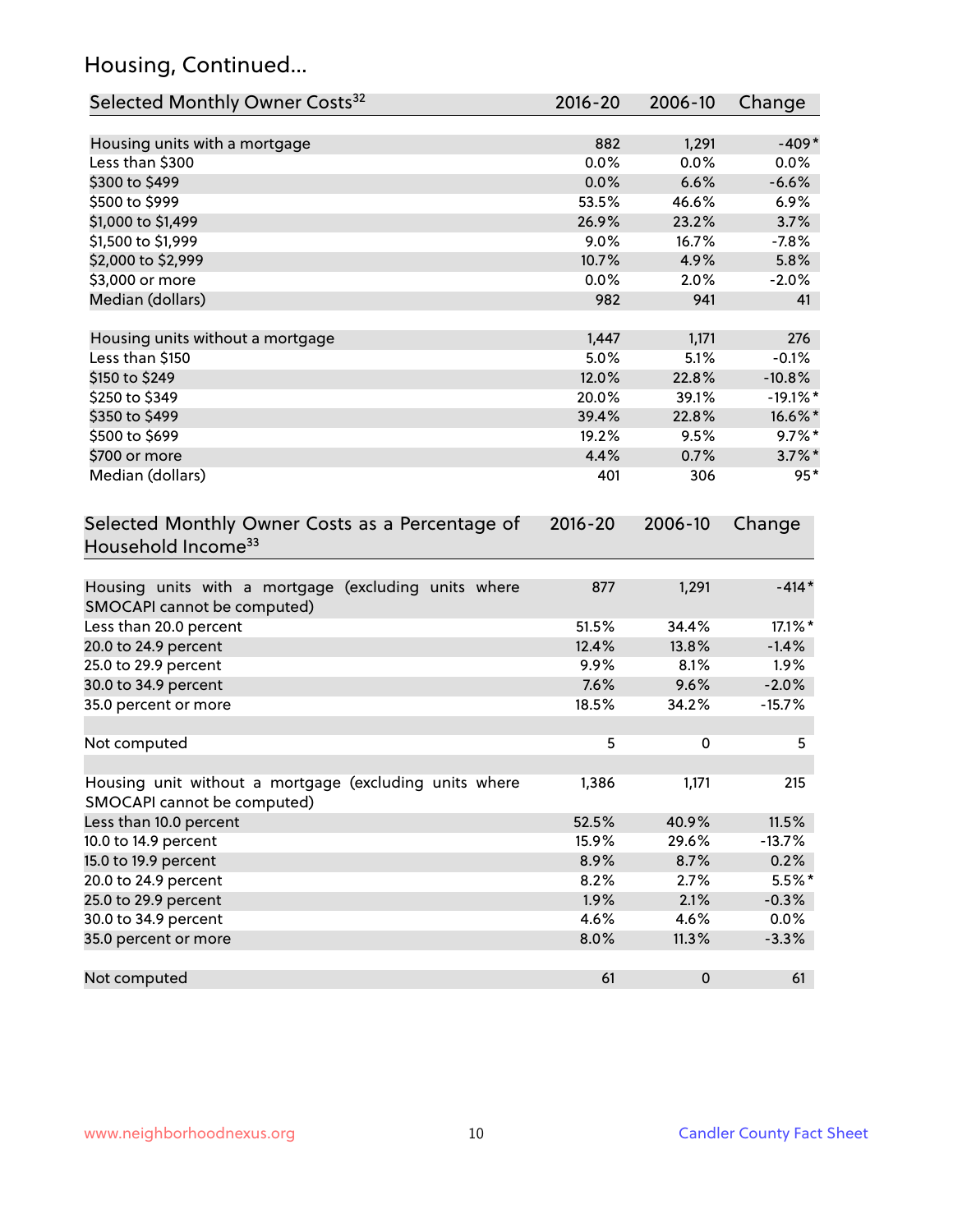# Housing, Continued...

| Gross Rent <sup>34</sup>                                                       | 2016-20     | 2006-10 | Change      |
|--------------------------------------------------------------------------------|-------------|---------|-------------|
|                                                                                |             |         |             |
| Occupied units paying rent                                                     | 1,458       | 1,176   | 282         |
| Less than \$200                                                                | 2.7%        | 5.2%    | $-2.5%$     |
| \$200 to \$499                                                                 | 31.2%       | 37.8%   | $-6.5%$     |
| \$500 to \$749                                                                 | 38.8%       | 47.0%   | $-8.2%$     |
| \$750 to \$999                                                                 | 19.9%       | 3.8%    | 16.1%       |
| \$1,000 to \$1,499                                                             | 7.4%        | 4.7%    | 2.7%        |
| \$1,500 to \$1,999                                                             | 0.0%        | 1.5%    | $-1.5%$     |
| \$2,000 or more                                                                | $0.0\%$     | 0.0%    | 0.0%        |
| Median (dollars)                                                               | 606         | 519     | $87*$       |
| No rent paid                                                                   | 255         | 97      | 158*        |
| Gross Rent as a Percentage of Household Income <sup>35</sup>                   | $2016 - 20$ | 2006-10 | Change      |
| Occupied units paying rent (excluding units where GRAPI<br>cannot be computed) | 1,433       | 1,176   | 257         |
| Less than 15.0 percent                                                         | 11.0%       | 29.3%   | $-18.2\%$ * |
| 15.0 to 19.9 percent                                                           | 18.9%       | 13.6%   | 5.3%        |
| 20.0 to 24.9 percent                                                           | 9.8%        | 4.0%    | 5.8%        |
| 25.0 to 29.9 percent                                                           | 9.3%        | 13.5%   | $-4.2%$     |
| 30.0 to 34.9 percent                                                           | 9.9%        | 3.8%    | $6.1\%$ *   |
| 35.0 percent or more                                                           | 41.0%       | 35.8%   | 5.2%        |
| Not computed                                                                   | 280         | 97      | $183*$      |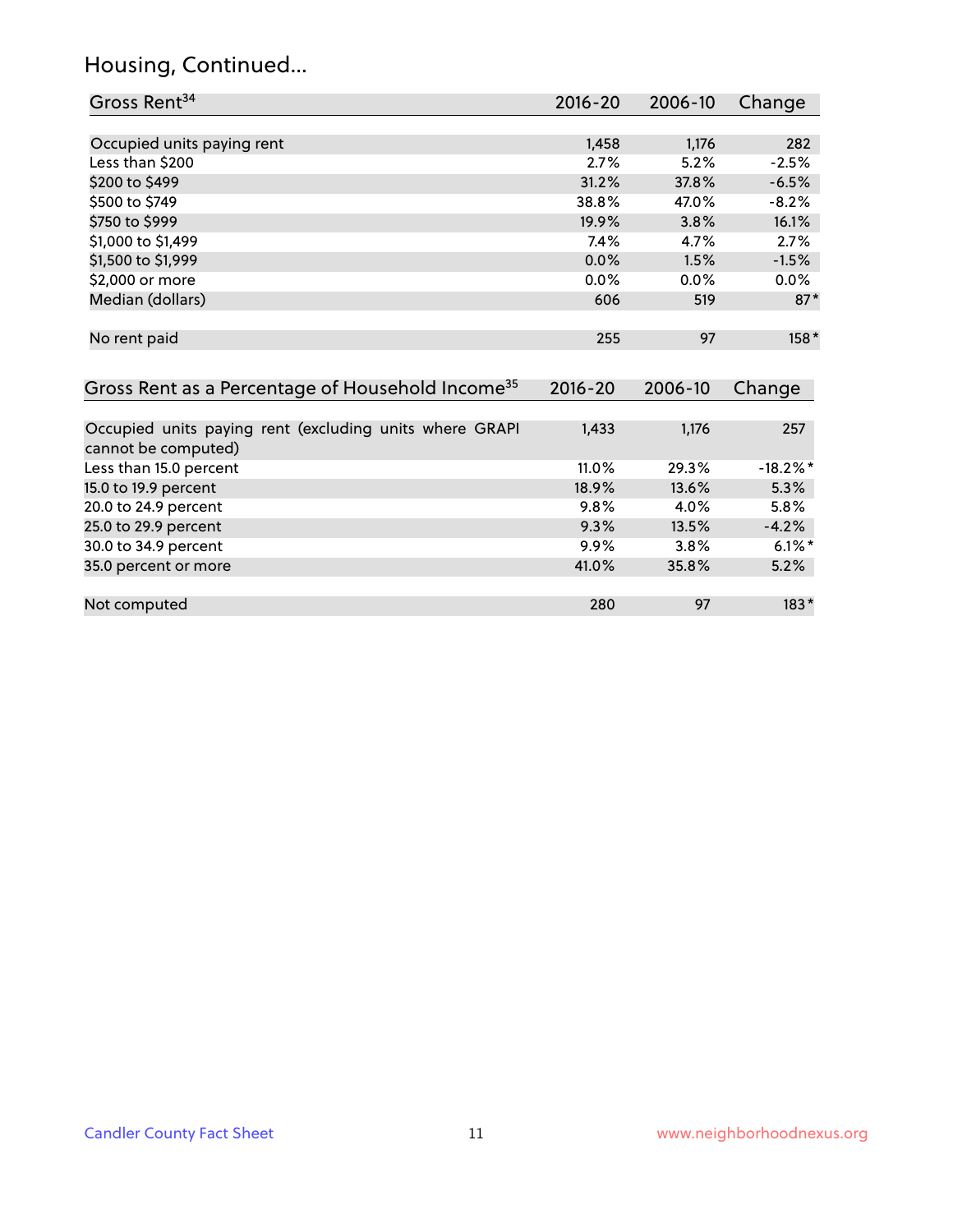# Community Involvement

| Voter Registration and Turnout <sup>36</sup> | 2020  |
|----------------------------------------------|-------|
|                                              |       |
| Active registered voters                     | 6.259 |
| Number voted in Presidential election        | 4.378 |
| Percent voted in Presidential election       | 69.9% |

## Transportation

| Commuting to Work <sup>37</sup>           | 2016-20     | 2006-10 | Change      |
|-------------------------------------------|-------------|---------|-------------|
|                                           |             |         |             |
| Workers 16 years and over                 | 4,424       | 4,320   | 104         |
| Car, truck, or van - drove alone          | 85.5%       | 69.1%   | $16.4\%$ *  |
| Car, truck, or van - carpooled            | 9.2%        | 16.1%   | $-6.9%$     |
| Public transportation (excluding taxicab) | $0.0\%$     | 0.8%    | $-0.8%$     |
| Walked                                    | 0.5%        | 0.3%    | 0.1%        |
| Other means                               | 1.8%        | 4.3%    | $-2.5%$     |
| Worked at home                            | 3.1%        | 9.4%    | $-6.3\%$ *  |
|                                           |             |         |             |
| Mean travel time to work (minutes)        | 22.1        | 22.7    | $-0.6$      |
|                                           |             |         |             |
| Vehicles Available <sup>38</sup>          | $2016 - 20$ | 2006-10 | Change      |
|                                           |             |         |             |
| Occupied housing units                    | 4,042       | 3,735   | 307         |
| No vehicles available                     | 7.9%        | 5.2%    | 2.7%        |
| 1 vehicle available                       | 39.1%       | 34.0%   | 5.1%        |
| 2 vehicles available                      | 27.4%       | 40.6%   | $-13.2\%$ * |
| 3 or more vehicles available              | 25.6%       | 20.3%   | 5.4%        |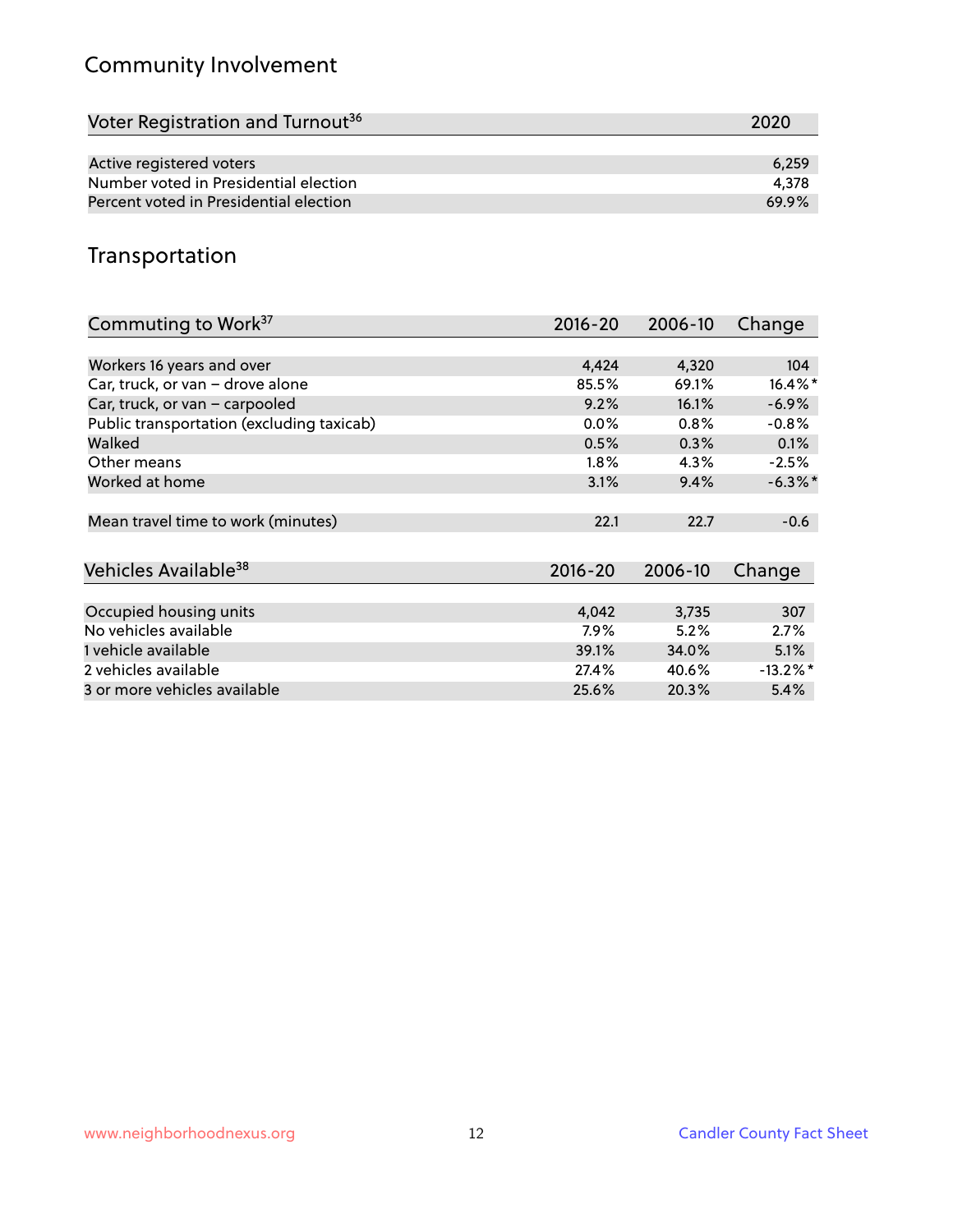#### Health

| Health Insurance coverage <sup>39</sup> | 2016-20 |
|-----------------------------------------|---------|
|-----------------------------------------|---------|

| Civilian Noninstitutionalized Population                | 10,576 |
|---------------------------------------------------------|--------|
| With health insurance coverage                          | 81.6%  |
| With private health insurance coverage                  | 52.3%  |
| With public health coverage                             | 41.7%  |
| No health insurance coverage                            | 18.4%  |
| Civilian Noninstitutionalized Population Under 19 years | 2,886  |
| No health insurance coverage                            | 6.9%   |
| Civilian Noninstitutionalized Population 19 to 64 years | 5,833  |
| In labor force:                                         | 4,279  |
| Employed:                                               | 4,038  |
| With health insurance coverage                          | 72.7%  |
| With private health insurance coverage                  | 18.7%  |
| With public coverage                                    | 7.1%   |
| No health insurance coverage                            | 27.3%  |
| Unemployed:                                             | 241    |
| With health insurance coverage                          | 44.4%  |
| With private health insurance coverage                  | 18.7%  |
| With public coverage                                    | 25.7%  |
| No health insurance coverage                            | 55.6%  |
| Not in labor force:                                     | 1,554  |
| With health insurance coverage                          | 68.0%  |
| With private health insurance coverage                  | 36.1%  |
| With public coverage                                    | 43.4%  |
| No health insurance coverage                            | 32.0%  |

| <b>Health Factors</b> | <b>Most Recent</b> |
|-----------------------|--------------------|
|                       | ________           |

| Premature Death (YPLL before age 75 per 100,000 population, age-adjusted) <sup>40</sup> | 12,611.6 |
|-----------------------------------------------------------------------------------------|----------|
| Average number of Physically Unhealthy Days <sup>41</sup>                               | 5.8      |
| Average number of Mentally Unhealthy Days <sup>42</sup>                                 | 6.0      |
| Low Birthweight Births <sup>43</sup>                                                    | 11.8%    |
| Diabetes Prevalence <sup>44</sup>                                                       | 15.2%    |
| HIV Prevalence (per 100,000 population) <sup>45</sup>                                   | 325.6    |
| Rate, Deduplicated ER Visits for Asthma, Ages 0-17 <sup>46</sup>                        | 949.5    |